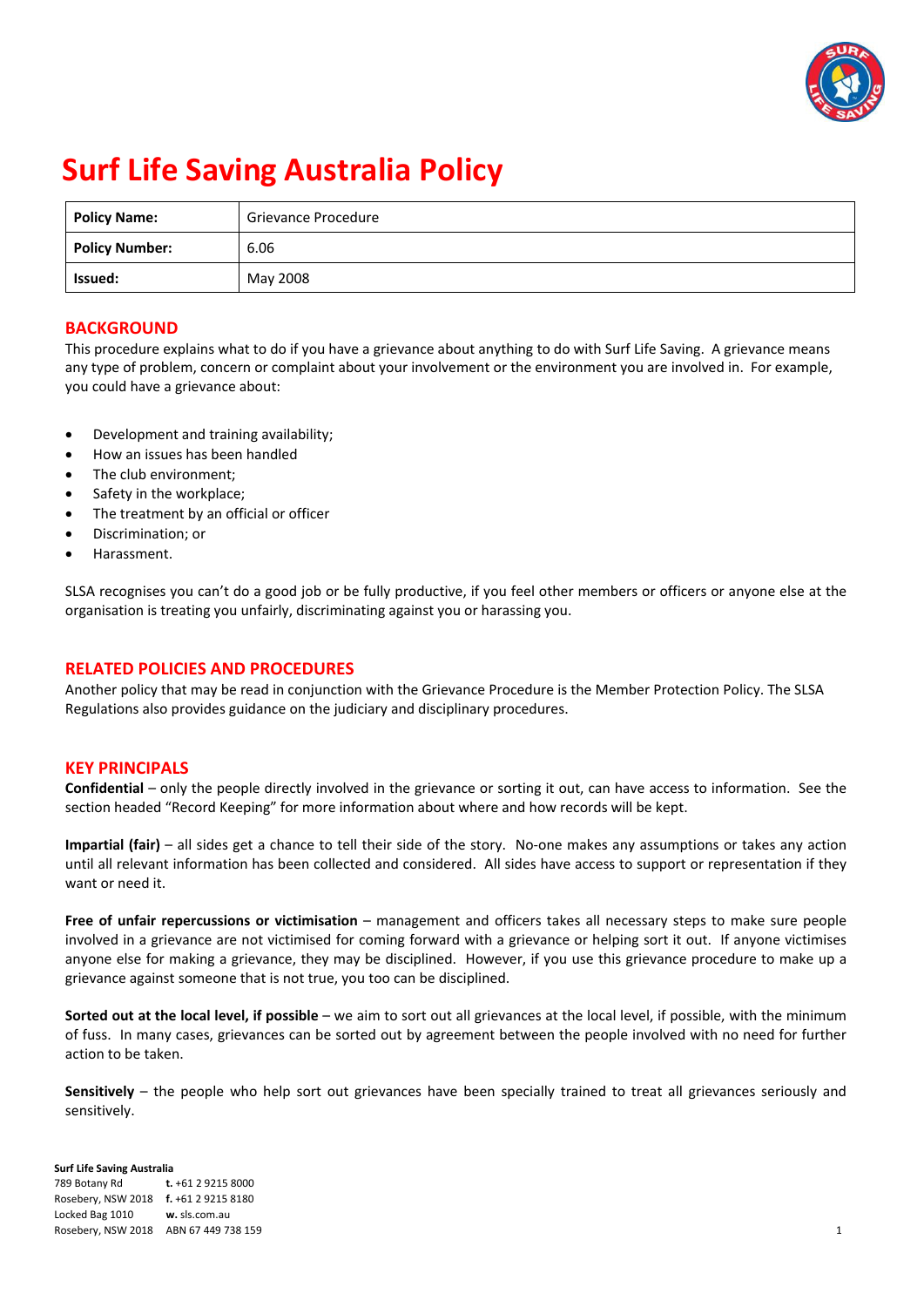

**Timely** – we aim to deal with all grievances as quickly as possible. There are time limits for different stages. We aim to so out grievances within four weeks if at all possible. Most grievances can be sorted out even faster than that.

# **WHAT TO DO IF YOU HAVE A GRIEVANCE**

## **STEP 1A:**

Try to sort it out yourself with the person or people involved, if you can.

Sometimes people didn't mean to do what they did, and the matter can be sorted out by a simple explanation or apology. You should approach the person or people involved as soon as possible, if you can.

## **STEP 1B:**

If you aren't sure how to handle the problem yourself, speak to a club or organisation Official.

Officers do not investigate or sort out grievances. However, they can go with you to see someone who can sort it out for you.

## **STEP 2:**

If you can't sort the matter out yourself you can approach an SLSA Grievance Handler.

The grievance handler will, wherever practical within three working days:

- get full information from you about your grievance and what will sort it out as far as you are concerned;
- decide whether the allegation is serious enough that, if proven, it would be a breach of discipline or other related policy (such as member safety and wellbeing). If they decide this they must refer the matter for a disciplinary inquiry in accordance with the SLSA regulations or local/ State constitution.
- explain how the rest of the grievance procedure works, (including what will be done to protect you from victimisation). They will also refer you to people who can provide you with advice or support if you need these.
- decide if they are the appropriate person to continue handling the grievance. They may be too junior in the hierarchy, too biased or seen to be too biased, to handle the grievance. If they can't handle it, they will refer you to another appropriate grievance handler. That person will talk to you and then continue with the process as described below.

## **STEP 3:**

The grievance handler will get the other side of the story.

Wherever practical, within three working days of interviewing you, the grievance handler will put the information they've received from you to the person / people you are complaining about to get their side of the story.

If the two sides of the story contradict one another, the grievance handler may contact you and /or the other party for further information. The grievance handler may also ask one or both parties for the names of witnesses who can provide further information.

It is not a breach of confidentiality for the grievance handler to speak to witnesses. The grievance handler won't speak to any more witnesses than they need to and they won't tell the witnesses any more than necessary to get the information they need from them.

You must not contact the witness or witnesses. The grievance handler will do this.

#### **Surf Life Saving Australia**  789 Botany Rd **t.** +61 2 9215 8000 Rosebery, NSW 2018 **f.** +61 2 9215 8180 Locked Bag 1010 **w.** sls.com.au Rosebery, NSW 2018 ABN 67 449 738 159 2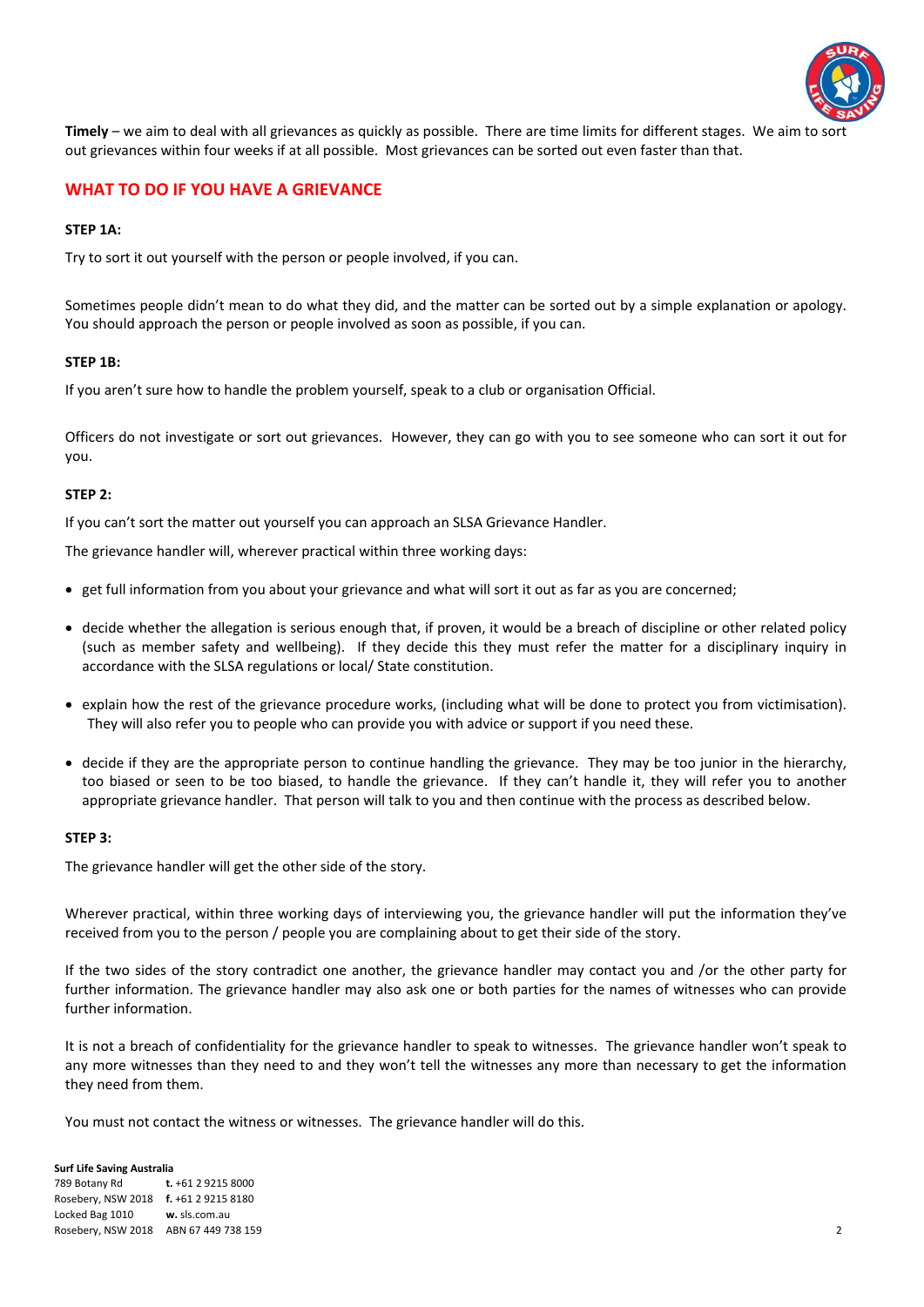

## **STEP 4:**

The grievance handler will decide how the grievance should be resolved (sorted out) and let everyone involved know.

Where the grievance involves an allegation of a less serious nature *and* the main facts *are not* in dispute, they will offer to "mediate" it. This means they will help you and the other person / people come to a joint agreement about how the grievance should be resolved. If the person making the complaint does not want mediation, the grievance handler will discuss other processes (eg. letter of apology, counselling, etc.) with you.

The grievance handler will keep a confidential record of the agreement reached and the matter will go no further, unless one party complains that the agreement has been breached.

Where the grievance involves an allegation of a less serious nature *and* the main facts *are* in dispute, the grievance handler will:

Tell you and the other person involved about what might have happened had the grievance been proven one way or the other;

Warn you and the other person / people involved about the consequences of either party victimising the other for making a complaint;

Tell you and the other person / people involved about your right to appeal;

The grievance handler will keep a confidential record of the action taken. No further investigatory action will be taken by the grievance handler.

Where the grievance involves an allegation of a more serious nature, that is not a breach of discipline or a child protection issue (see Member Safety and Wellbeing Policy), the grievance handler will work out, whether, "on the balance of probabilities" (that is, whether it is more likely than not) the unjustified treatment, discrimination or harassment:

- did happen (that is, the grievance is substantiated); or
- didn't happen (that is, the grievance is vexatious); or
- is not able to be substantiated one way or another because of lack of evidence (not substantiated).

If the grievance handler decides it did happen, they will take (or recommend, to the CEO) appropriate remedial action.

If the grievance handler decides you made up the grievance, they will take (or recommend to the CEO) appropriate remedial action.

If the grievance handler cannot work out whether the allegation did or did not happen because of lack of evidence, they may refer the matter to a more senior officer or for further investigation and to make a final determination. If they do this, they will tell all parties involved.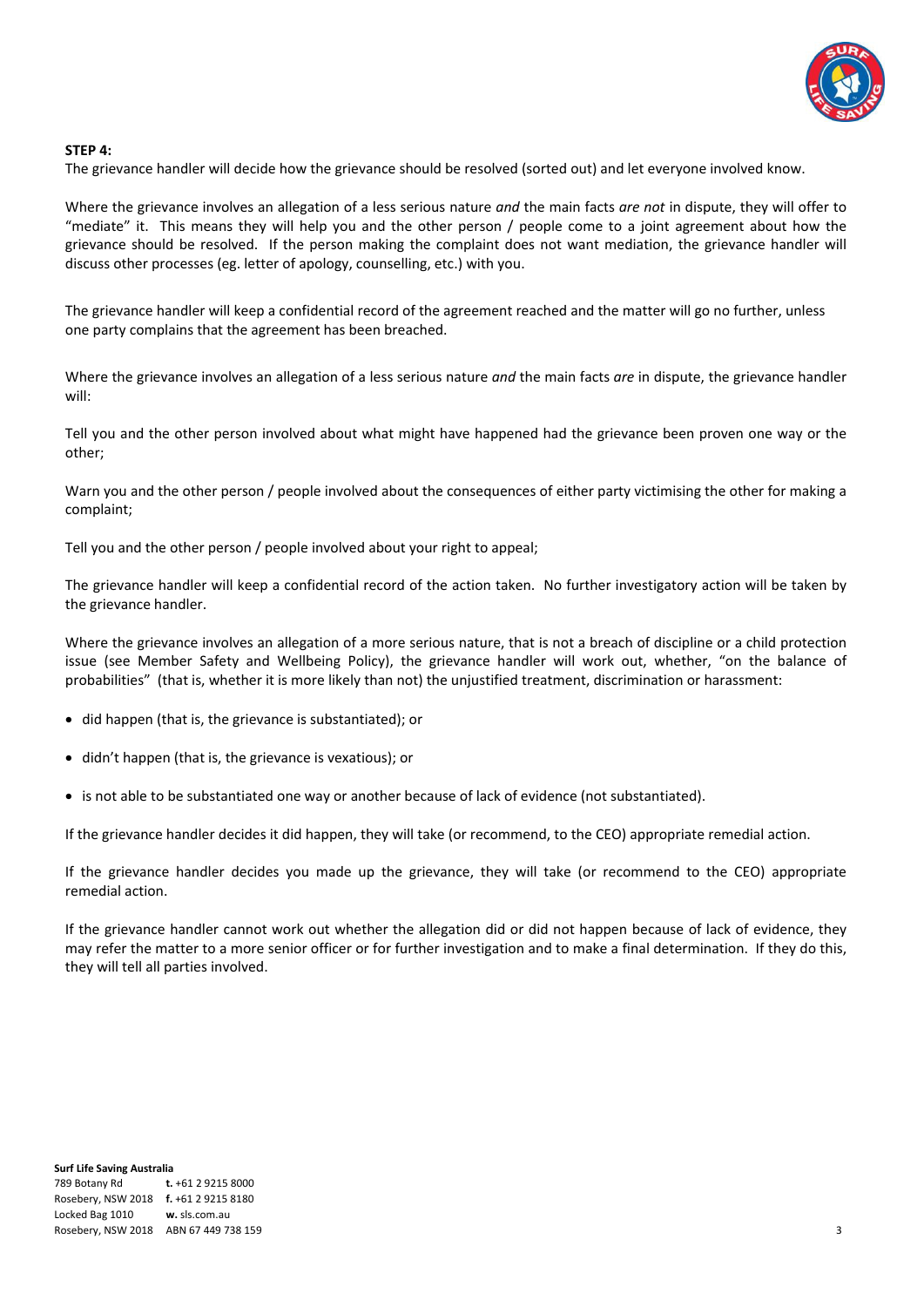

# **KINDS OF REMEDIAL ACTION AVAILABLE**

Examples of remedial action are:

- Take necessary action to rectify the issue.
- Counselling the person who harassed, discriminated against or treated you unfairly. The aims of counselling are to make the members more aware of the inappropriate behaviour, what is expected and what the consequences are likely to be if the behaviour occurs again;
- Taking action under the Member Safety and Wellbeing Policy or Judicial Guidelines
- Requesting the person who harassed, discriminated against or treated you unfairly to apologise to you;
- Denying the person who harassed, discriminated against or treated you unfairly certain opportunities for a specified period of time;
- Considering the appropriateness of sending the person on a training course or rotating them in another position to improve their skills.

In making the decision about the type of remedial action to take/ recommend the grievance handler will consider:

- The seriousness of the breach and what our policies say about this type of breach;
- Whether the person / people involved knew what they were doing and intended to do it;
- Whether remedial action has been taken in relation to this type of breach before; and
- Whether there are any particular circumstances that mean that remedial action should not be taken at all, or not so seriously.

If remedial action is recommended by a grievance handler who is not the direct line officer of the person against whom the remedial action is recommended, they will contact the direct line officer to discuss the remedial action recommended. If agreed, the direct line officer will then be responsible for implementing the recommended remedial action. If there is no agreement between the grievance handler and the direct line officer/ supervisor about the recommended remedial action, the National CEO will make a final decision.

## **RECORD KEEPING**

The grievance handler will keep written notes of:

- their interviews with all parties to a grievance; and
- what action they took to resolve the grievance using the record keeping forms

These notes will be kept in a designated secure place in the grievance handler's office while the grievance handler is sorting the matter out.

Once the matter has been finalised, the grievance handler will send all records to the SLSA Grievance Officer who will keep all records of grievances in a locked filing cabinet in her or his office. Particular details of the grievance will be entered into a secure database (password protected), so systemic problems can be identified and trends reported on.